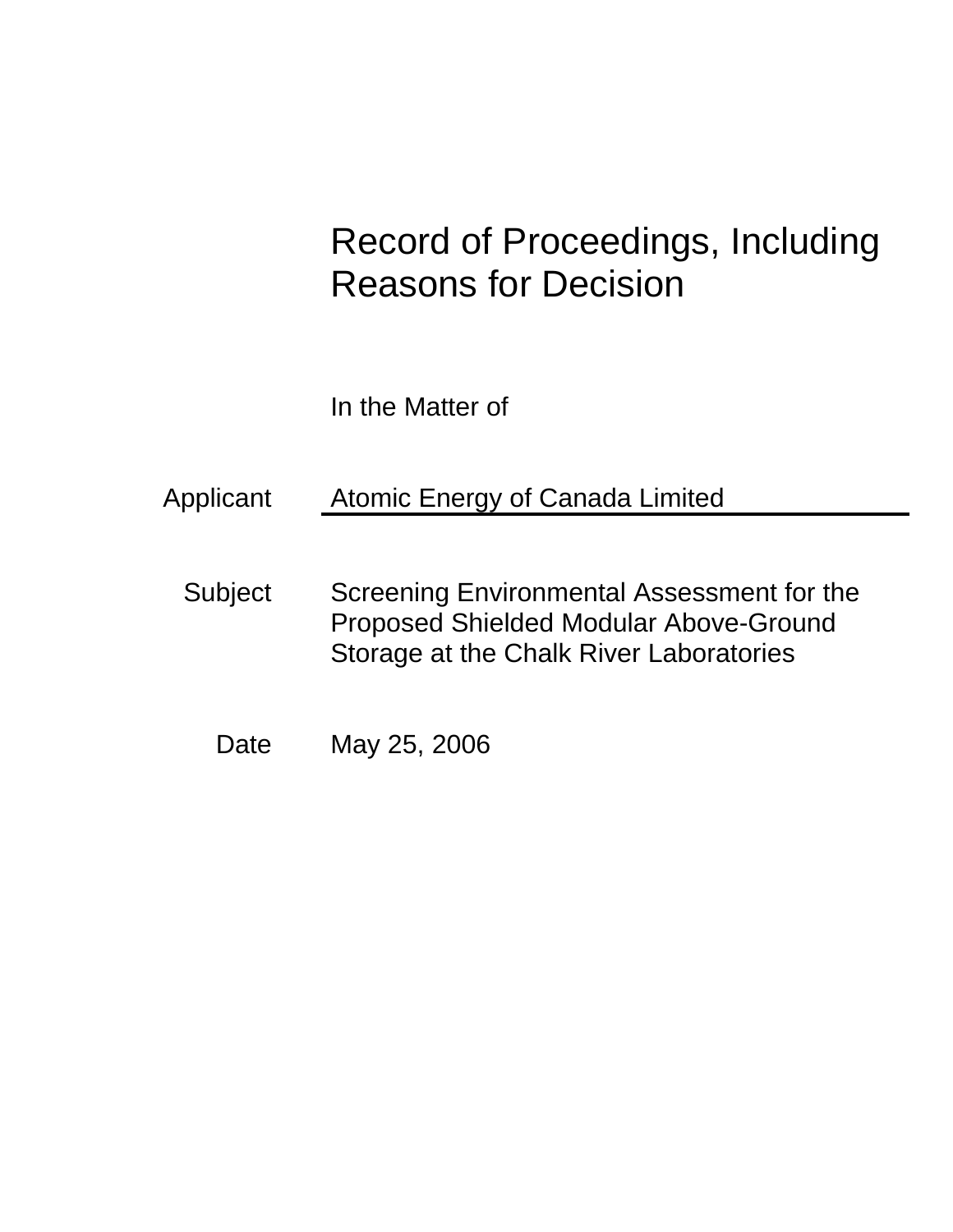## **RECORD OF PROCEEDINGS**

| Applicant:                                                    | Atomic Energy of Canada Limited                                                                                              |
|---------------------------------------------------------------|------------------------------------------------------------------------------------------------------------------------------|
| Address/Location:                                             | Chalk River Laboratories, Chalk River, Ontario K0J 1J0                                                                       |
| Purpose:                                                      | Screening Environmental Assessment for the proposed shielded<br>modular above-ground storage at the Chalk River Laboratories |
| Application received:                                         | N/A                                                                                                                          |
| $Date(s)$ of hearing:                                         | April 27, 2006                                                                                                               |
| Location:                                                     | Canadian Nuclear Safety Commission (CNSC), 280 Slater St.,<br>14th. Floor, Ottawa, Ontario                                   |
| Member present:                                               | C.R. Barnes, presiding Member<br>J.A. Dosman                                                                                 |
| Secretary:<br><b>Recording Secretary:</b><br>General Counsel: | M.A. Leblanc<br>P. Bourassa<br>J. Lavoie                                                                                     |

| <b>Applicant Represented By</b>                                     |                     | <b>Document Number</b> |
|---------------------------------------------------------------------|---------------------|------------------------|
| • B. Kupfershmidt, General Manager of Decommissioning and Waste     |                     |                        |
| Management                                                          |                     |                        |
| • R. Lounsbury, Safety and Licensing Manager, CRL Projects          |                     | CMD 06-H113.1          |
| • B. Lange, Director, Waste Management & Decommissioning Operations |                     |                        |
| • D. Cox, Program Manager, Waste Management & Decommissioning       |                     |                        |
| Projects                                                            |                     |                        |
| • T. Williams, Project Manager                                      |                     |                        |
| • M. Klukas, Environmental Assessment Coordinator                   |                     |                        |
| <b>CNSC</b> staff                                                   |                     |                        |
| $\bullet$ G. Lamarre                                                | $\bullet$ K. Munroe |                        |
| $\bullet$ P. Thompson                                               | $\bullet$ G. Bird   | CMD 06-H113            |
| • D. Howard                                                         |                     |                        |

**Date of Decision:** April 27, 2006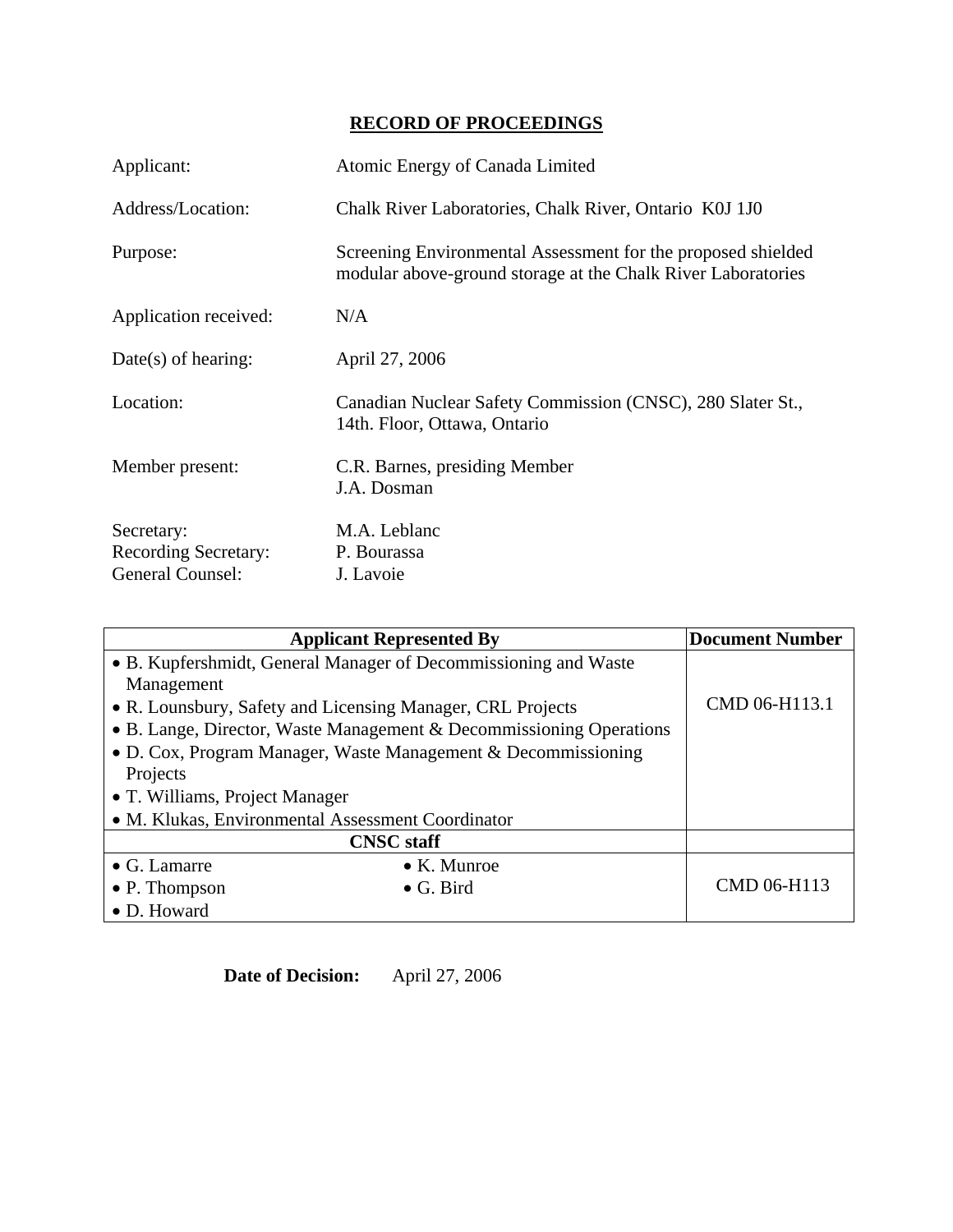## **Table of Contents**

| Conclusions on the Likelihood and Significance of Adverse Environmental Effects  9 |  |
|------------------------------------------------------------------------------------|--|
|                                                                                    |  |
|                                                                                    |  |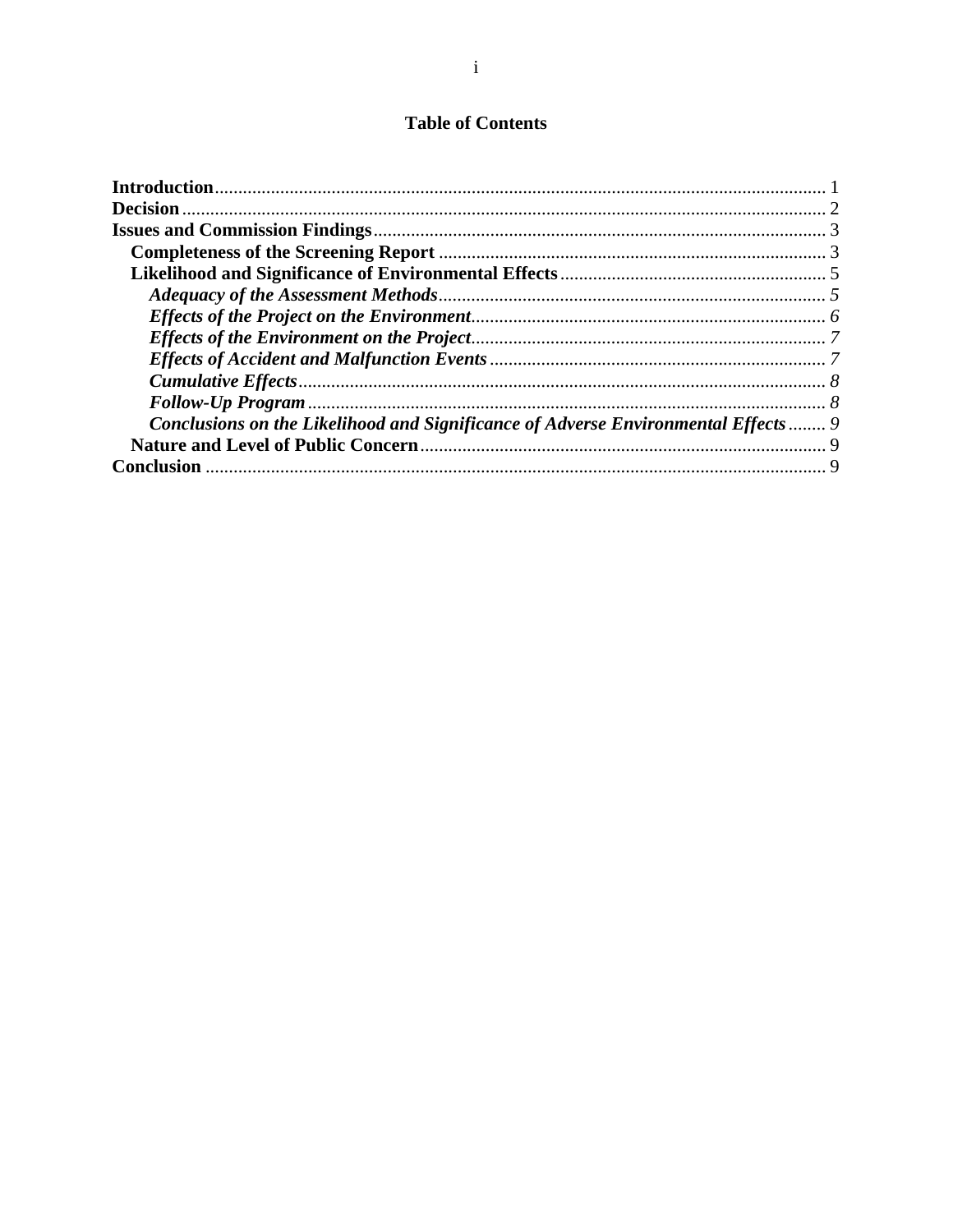#### **Introduction**

- 1. Atomic Energy of Canada Limited (AECL) has applied to the Canadian Nuclear Safety Commission  $\text{(CNSC}^1)$  to seek approval for the construction and operation of shielded modular above-ground storage (SMAGS) in the Waste Management Area (WMA) "H" at the Chalk River Laboratories (CRL), located in Chalk River, Ontario.
- 2. AECL proposes to construct six SMAGS buildings to store solid low-level radioactive wastes generated through its CRL operations and decommissioning activities, as well as wastes from off-site commercial generators. The authorization of this activity requires an amendment to AECL's Nuclear Research and Test Establishment Operating Licence pursuant to subsection 24(2) of the *Nuclear Safety and Control Act*<sup>2</sup> (NSCA).
- 3. Before the Commission can decide on the proposed licence amendment, the Commission must, in accordance with the requirements of the *Canadian Environmental Assessment Act*<sup>3</sup> (CEAA), make a decision on an Environmental Assessment (EA) screening of the proposal. The Commission is the sole responsible authority for the EA.
- 4. The guidelines for the EA (EA Guidelines), including statements of the scope of the project and scope of the assessment, were approved by the Designated Officer on May 11, 2005. The EA Guidelines were used by CNSC staff in delegating to AECL, pursuant to section 17 of the CEAA, the preparation of technical studies to satisfy the requirements of the EA Guidelines. AECL provided the technical studies which underwent a review by experts at the CNSC and other relevant government departments. The resulting EA Study Report was then used by CNSC staff for the preparation of the draft EA Screening Report (Screening Report). Stakeholders, including the federal authorities, were provided an opportunity to review the draft Screening Report prior to its finalization and submission to the Commission for this hearing and decision.
- 5. This *Record of Proceedings* describes the Commission's consideration of the Screening Report and its reasons for decisions on the results.The Screening Report of AECL's proposal to construct and operate the shielded modular above-ground storage at the CRL site is attached as an appendix to CMD 06-H113.

Issues

- 6. In considering the Screening Report, the Commission was required to decide:
	- a) whether the Screening Report is complete; that is, whether all of the factors and instructions set out in the approved EA Guidelines and subsection 16(1) of the CEAA were adequately addressed;

1

<sup>&</sup>lt;sup>1</sup> In this *Record of Proceedings*, the *Canadian Nuclear Safety Commission* is referred to as the "CNSC" when referring to the organization and its staff in general, and as the "Commission" when referring to the tribunal component.

 $2^2$  S.C. 1997, c. 9  $3$  S.C. 1992, c. 37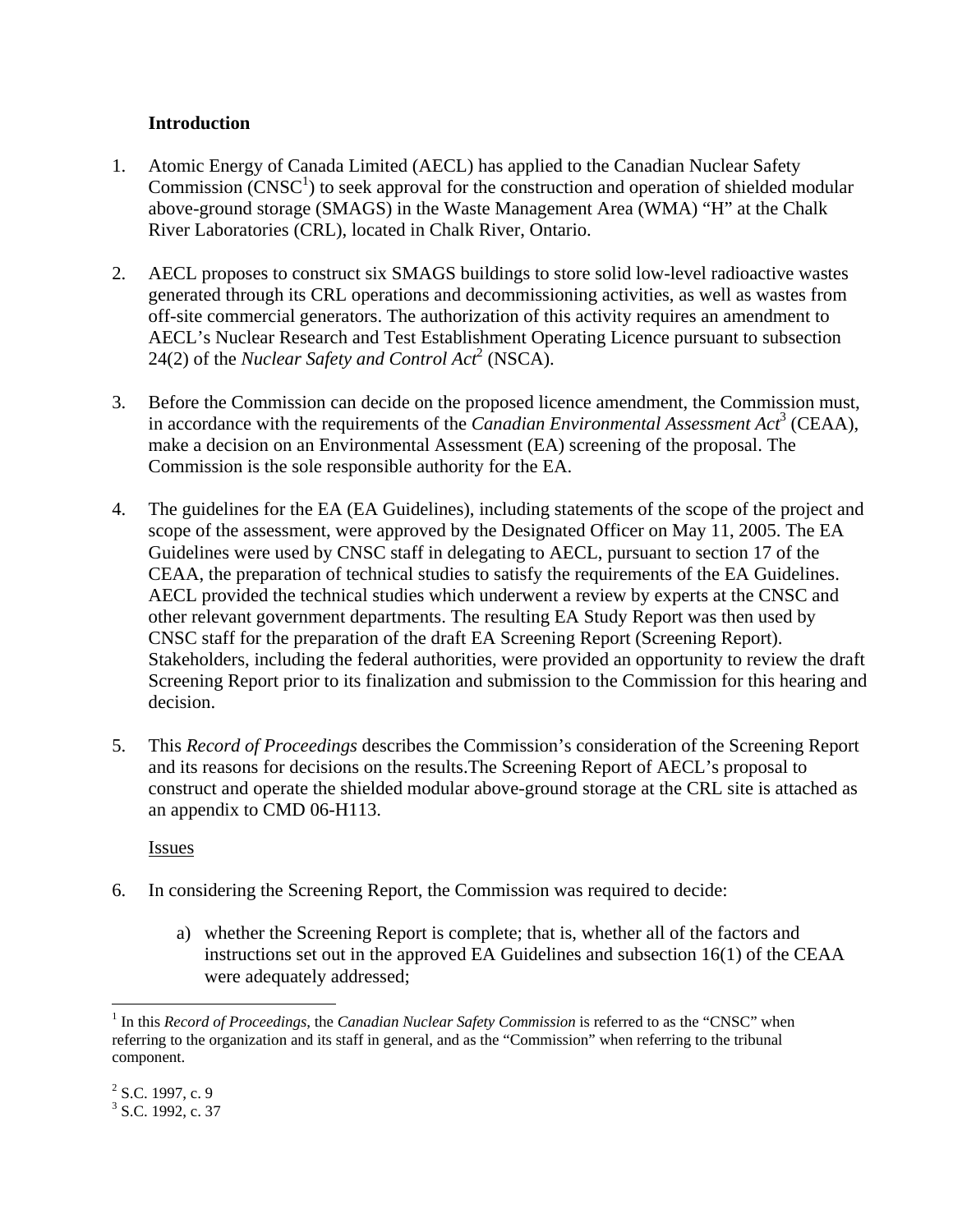- b) whether the project, taking into account the mitigation measures identified in the Screening Report, is likely to cause significant adverse environmental effects;
- c) whether the project must be referred to the federal Minister of the Environment for referral to a review panel or mediator, pursuant to paragraph 20(1)(c) of the CEAA; and
- d) whether the Commission will proceed with its consideration of an application for a licence under the *Nuclear Safety and Control Act*, consistent with paragraph 20(1)(a) of the CEAA.

### **Hearing**

- 7. Pursuant to section 22 of the NSCA, the President of the Commission established a Panel of the Commission to hear this matter.
- 8. The Panel of the Commission (hereafter referred to as the Commission), in making its decision, considered information presented for a hearing held on April 27, 2006 in Ottawa, Ontario. During the hearing, the Commission received written submissions from AECL (CMD 06- H113.1) and CNSC staff (CMD 06-H113).
- 9. The hearing was conducted in accordance with the Commission's process for considering matters pursuant to the CEAA and Rule 3 of the *Canadian Nuclear Safety Commission Rules of Procedure*<sup>4</sup>. In establishing the process, the Commission determined that it was not necessary to hold a public hearing on the matter.

## **Decision**

- 10. Based on its consideration of the matter, as described in more detail in this *Record of Proceedings,* the Commission decides that:
	- a) the Environmental Assessment Screening Report appended to CMD 06-H113 is complete; that is, the scope of the project and assessment were appropriately determined in accordance with section 15 and 16 of the *Canadian Environmental Assessment Act*, and all of the required assessment factors were addressed during the assessment;
	- b) the project, taking into account the mitigation measures identified in the Environmental Assessment Screening Report, is not likely to cause significant adverse environmental effects;
	- c) it will not refer the project to the federal Minister of the Environment for his referral to a federal Environment Assessment review panel or mediator;

 $\overline{a}$ 4 SOR/2000-211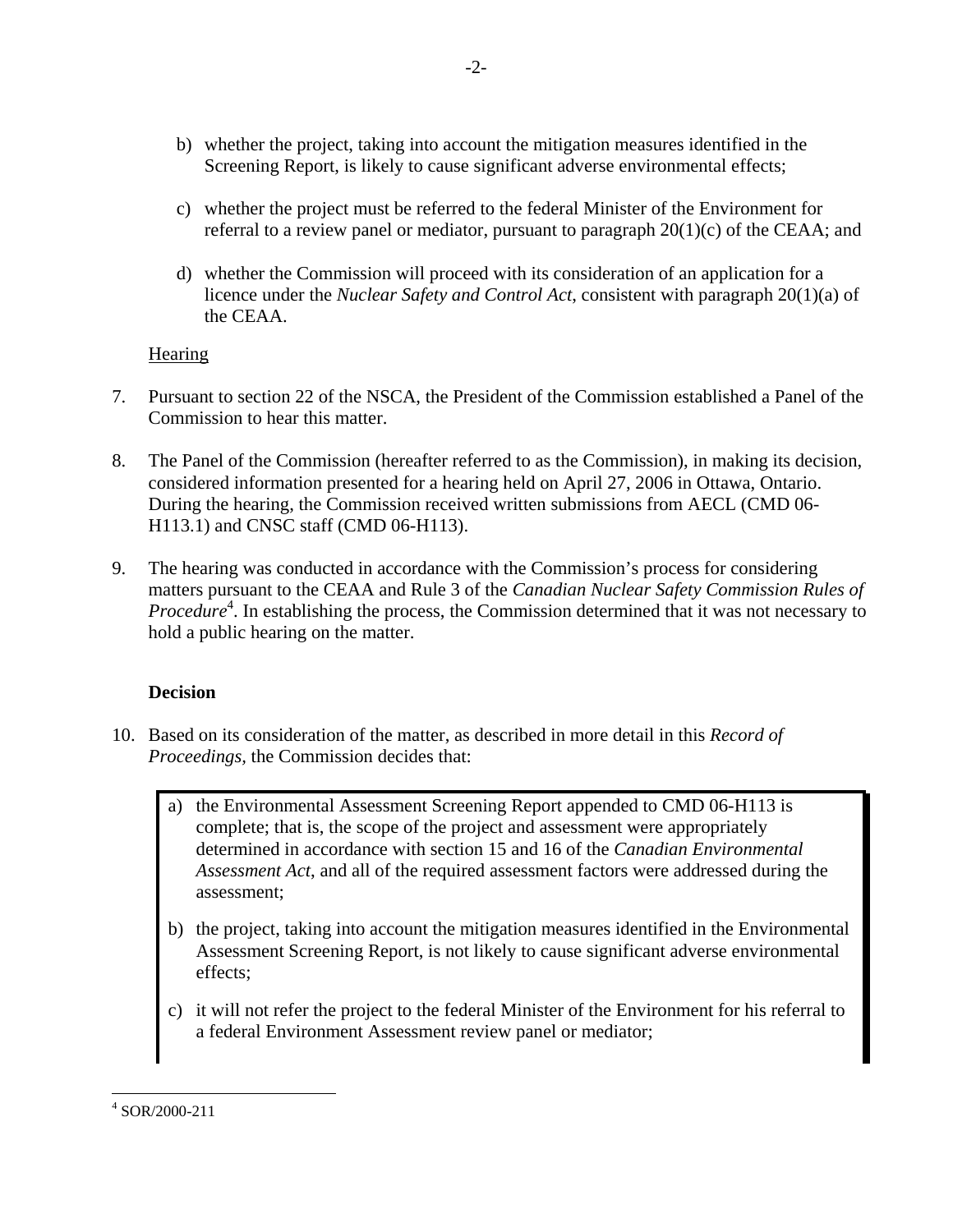d) it will proceed to consider the application for licence amendment under the provisions of the *Nuclear Safety and Control Act*, consistent with paragraph 20(1)(a) of the *Canadian Environmental Assessment Act*.

#### **Issues and Commission Findings**

- 11. The Commission addressed the four issues identified in paragraph 6 under three main headings: (1) the completeness of the Screening Report, (2) the likelihood and significance of the environmental effects, and (3) the nature and level of public concern. The Commission's findings in each of these areas are summarized below.
- 12. The findings of the Commission presented below are based on the Commission's consideration of all the information and submission available for reference on the record for the hearing.

#### **Completeness of the Screening Report**

- 13. In its consideration of the completeness of the Screening Report, the Commission considered whether the assessment had adequately addressed an appropriately defined scope of project and assessment factors.
- 14. CNSC staff reported that, on May 11, 2005, the Designated Officer established EA Guidelines, including statements of project scope and scope of the assessment factors as required by sections 15 and 16 of the CEAA. CNSC staff stated that, in its opinion, the Screening Report contains information on the full scope of the project and for all of the factors required for a screening EA under section 16 of the CEAA and as set out in the EA Guidelines.
- 15. CNSC staff noted that the Screening Report prepared for the Modular Above-Ground Storage (MAGS) project and approved by CNSC in 1999 was used as the basis for this Screening Report as well as the Study Report prepared by AECL. This is consistent with the approach proposed in section 24 of the CEAA.
- 16. CNSC staff further reported that the following expert federal authorities were notified of the project pursuant to the CEAA *Federal Coordination Regulations*: Natural Resources Canada, Fisheries and Oceans Canada (DFO), Environment Canada, Health Canada and Indian and Northern Affairs Canada. These federal authorities were provided with the opportunity to participate in the preparation of the draft EA Guidelines and the draft EA Screening Report.
- 17. The Ontario Ministry of the Environment was also provided with the opportunity to participate in the preparation of the draft EA Guidelines and the draft EA Screening Report. The Ontario Ministry of the Environment determined that there are no provincial environmental assessment requirements under the *Ontario Environmental Assessment Act* for this project.
- 18. In its consideration of the scope of the project, the Commission sought further information regarding the physical works involved in the proposed project to ensure sufficient space had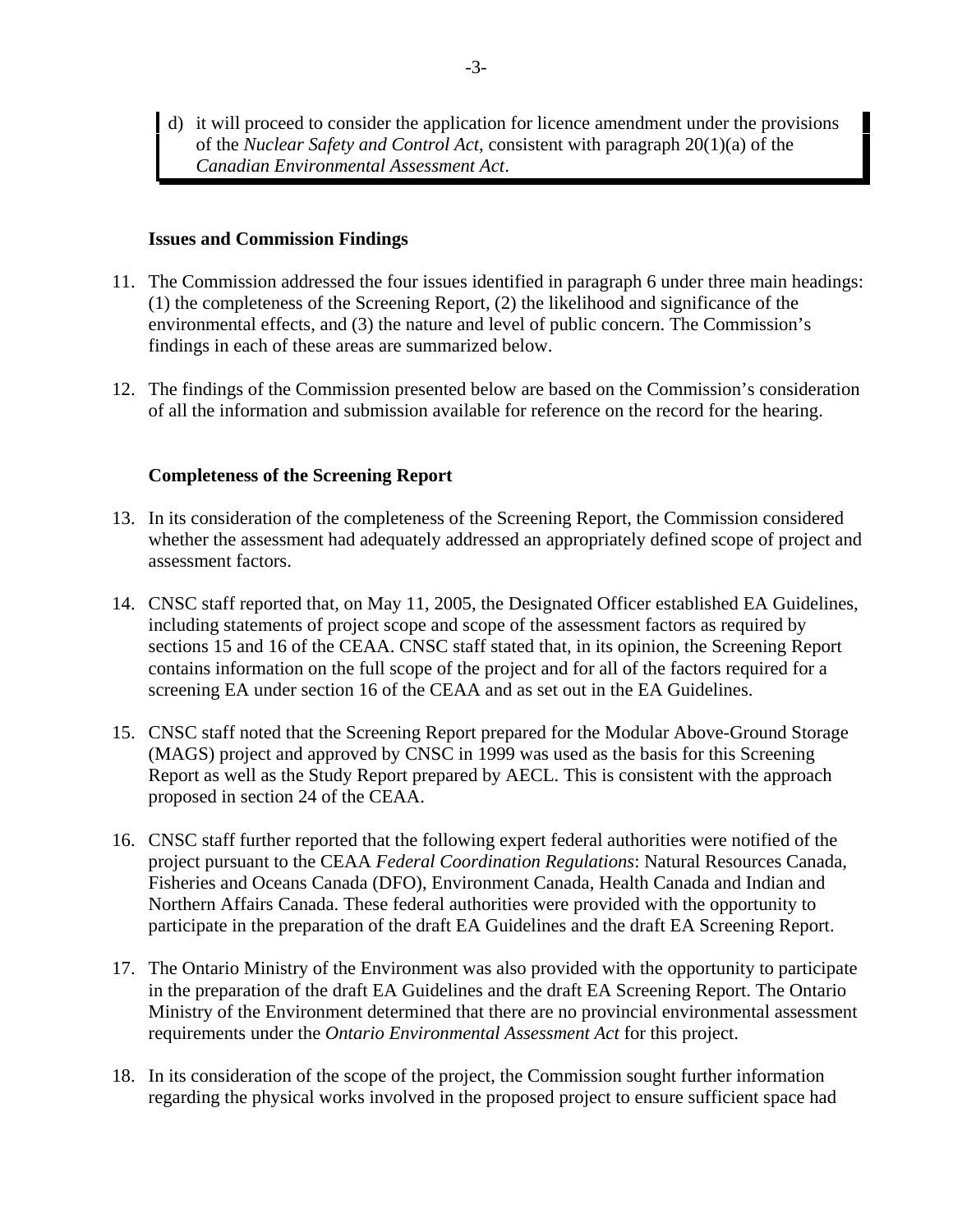been considered to meet future demands. In response, AECL noted that the proposed project would represent the low-level radioactive waste storage needs for the next 20 years. AECL further noted that the proposed six SMAGS units would be built on the existing footprint of the MAGS structures.

- 19. The Commission questioned whether alternative methods of storage or disposal of the waste had been explored. CNSC staff noted that several alternatives had been evaluated including volume reduction and construction of additional MAGS structures and that, all options considered, the use of SMAGS units remained the best option.
- 20. AECL stated that the proposed SMAGS project has been developed to improve low-level waste management and account for the immediate need for additional storage at the CRL. Noting that it had already considerably reduced the decommissioning waste by segregation, AECL stated that it would also examine additional methods of waste reduction such as the use of a waste analysis facility for further segregation of the contaminated waste. AECL also noted that it would consider methods to convert the waste into a homogenous form that can easily be monitored and analyzed. The Commission notes its support for the continued consideration of additional or alternative methods for further waste reduction.
- 21. Considering the potential for build-up of contamination inside the proposed buildings, the Commission sought assurances that the proposed monthly monitoring, as indicated in the project description, was adequate to ensure the health and safety of the workers. AECL explained that this monitoring refers to the monthly sampling, based upon the sample sizes taken from the tritium bubblers that operate continuously. With respect to possible contamination build-up, AECL noted that the ventilation system would be operational to remove any contamination prior to staff entering the buildings. Furthermore, AECL noted there would also be routine checking for surface contamination as required by AECL's Environmental Monitoring Program.
- 22. With respect to nuclear criticality at the site, the Commission suggested that the consequences of such an event, albeit remote, should be considered not only for the public but for the many workers at the CRL site as well as to ensure the safe ongoing or shutdown operations of other facilities on site. CNSC staff agreed and will include a statement to this effect in the future.
- 23. Based on this information and the Commission's review of the EA Guidelines and Screening Report, the Commission concludes that the scope of the project and the scope of the factors for the assessment were appropriate and that all of the required factors were addressed during the assessment.
- 24. The Commission also concludes that the Screening Report is complete and compliant with the requirements of the CEAA. The Commission is thus able to proceed to its consideration of the likelihood and significance of the environmental effects of the project, the adequacy of the proposed mitigation measures, and the public concerns about the project.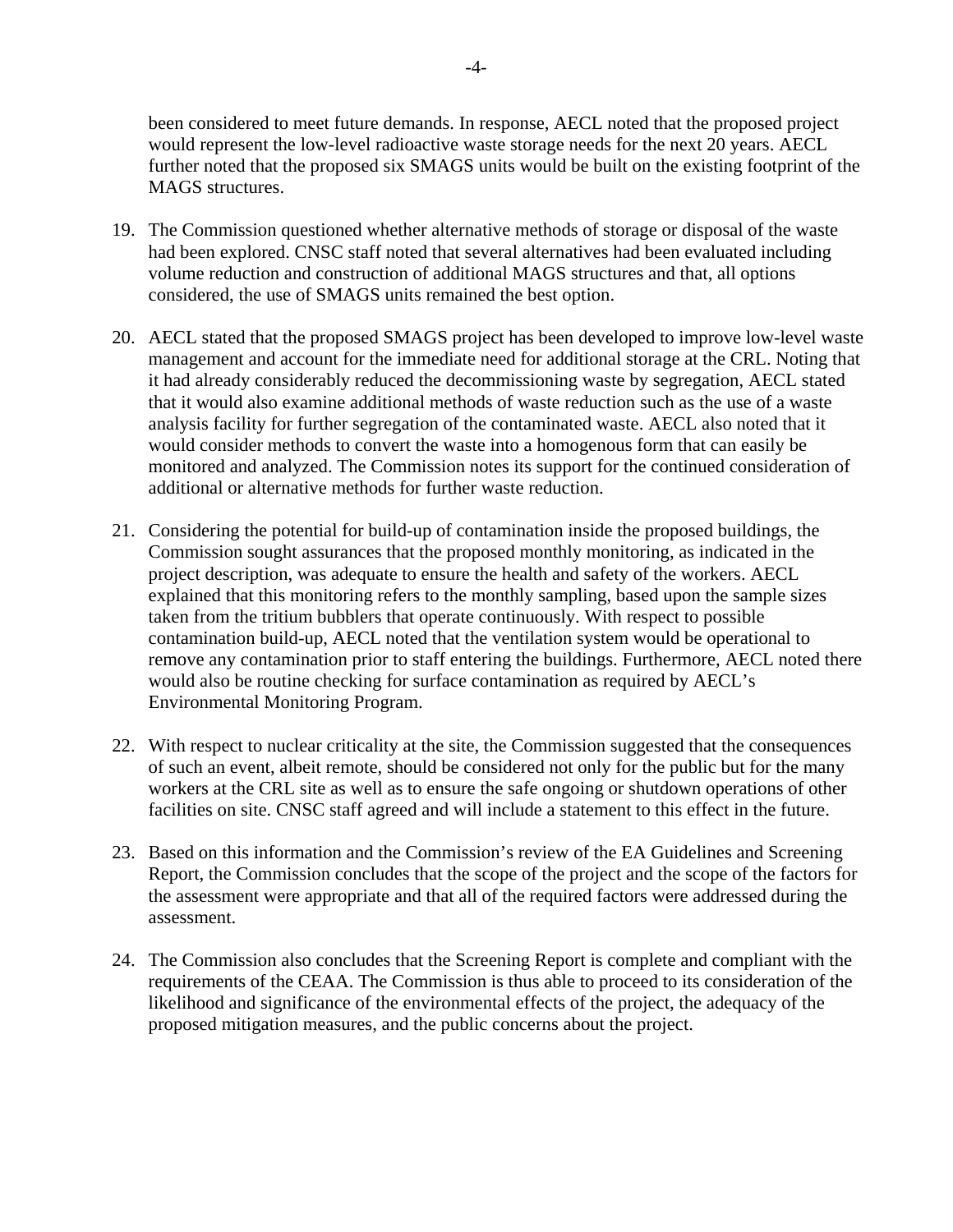#### **Likelihood and Significance of Environmental Effects**

25. This section contains the Commission's findings with respect to whether the project, taking into account the identified mitigation measures, is likely to cause significant adverse environmental effects. In examining this question, the Commission first considered the adequacy of the study methods used to identify and evaluate the potential environmental effects, including the public consultation process, followed by a consideration of the predicted effects on the relevant components of the environment.

#### *Adequacy of the Assessment Methods*

- 26. In its submission, CNSC staff outlined the methodology used in the assessment of the direct and indirect effects of the project on the environment. CNSC staff noted that the assessment of likely effects of the project on the environment was carried out in a step-wise manner.
- 27. The EA involved a progressive identification, screening and assessment of significance of potential interactions between the project (under both normal, and accident and malfunction conditions) and the various components of the environment, that is the geology and hydrogeology, the atmosphere, human health, and the aquatic and terrestrial environment.
- 28. CNSC staff noted that the EA also included a comparison of the MAGS operational activities to those of the SMAGS, an examination of the potential effects of the environment on the project, the cumulative effects with other projects in the area and the need for follow-up activities.
- 29. With respect to the description of the existing environment and specifically the physiography and topography, the Commission noted that AECL's statement that no major movement along the fault system is believed to have occurred over 500 years may not be accurate. In this regard, the Commission suggested that the facts should be verified if this information were to be used in future licensing application.
- 30. CNSC staff outlined in its submission the extent of the consultations that were conducted during the EA process. Based on limited interest expressed by the public as reported in the AECL Stakeholder Consultation Plan and in observations by CNSC staff during an open house event, CNSC staff concluded that public review and comment on the EA Guidelines was not warranted. CNSC staff initiated a public comment period on the draft Screening Report, and key stakeholders, including federal authorities, were sent the Screening Report for their review.
- 31. The Commission sought further information on the extent of AECL's consultations on the Study Report used as a basis for the Screening Report. AECL noted that considerable consultation had taken place during the EA carried out for the MAGS project. AECL indicated that a written notification of the SMAGS EA was sent to the parties who had shown interest in the MAGS EA and other interest groups. AECL had also sent a letter describing the proposed SMAGS project to the local community.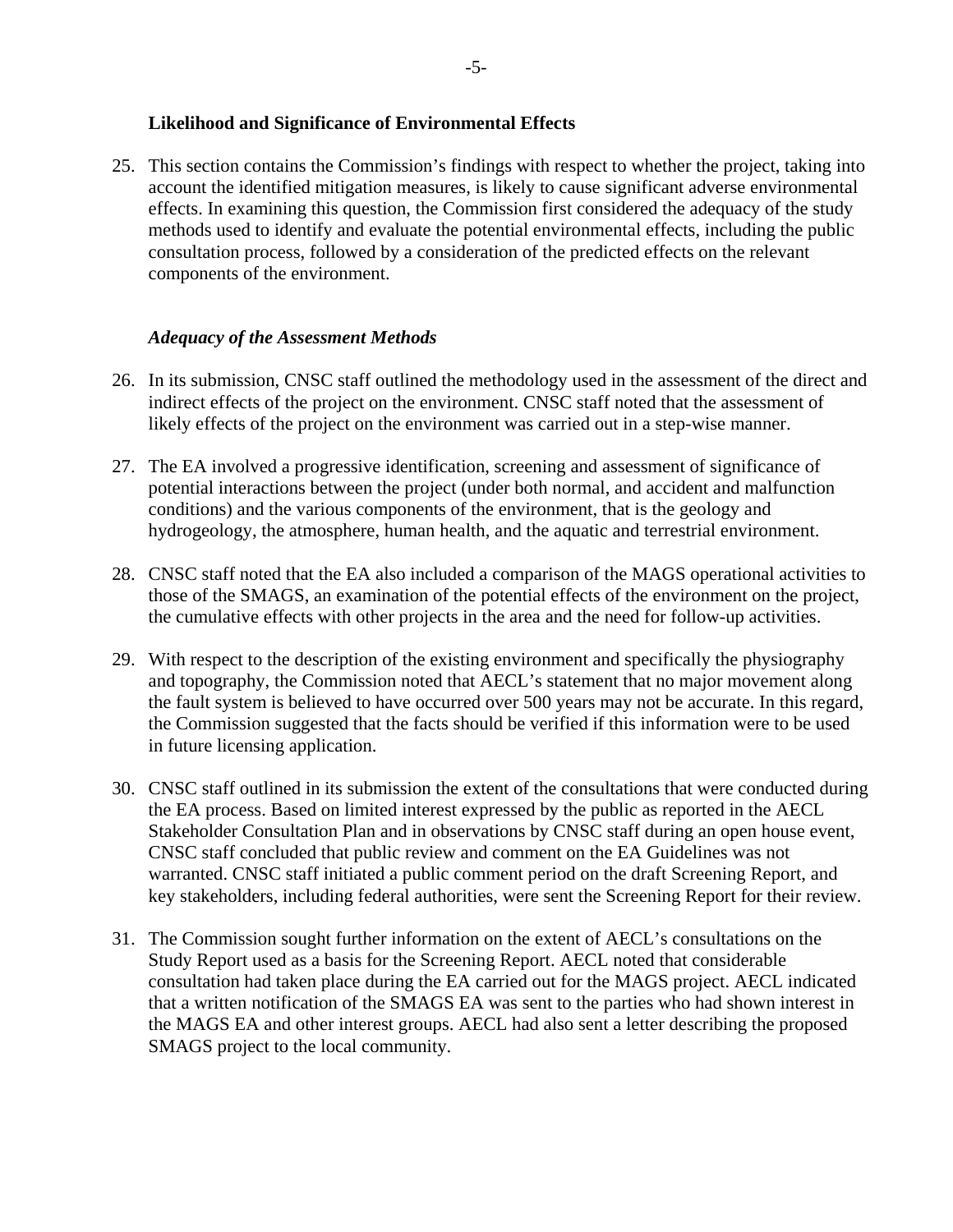- 32. The Commission is satisfied that the methods used to consult with the public during the EA, including opportunities to comment and review the Screening Report, were acceptable and provided a suitable basis for the Commission to evaluate the public concerns about the project. The Commission's findings on the public concerns are discussed further in the section below entitled Nature and Level of Public Concern.
- 33. Based on its review of the Screening Report and the above information, the Commission concludes that the EA methods were acceptable and appropriate.

#### *Effects of the Project on the Environment*

- 34. CNSC staff reported that the main project activities expected to result in likely significant measurable effects requiring the consideration of mitigation measures were the waste handling and compacting in the Waste Handling Building (WHB), the construction of the SMAGS buildings and the waste transfer, emplacement and monitoring of the buildings. CNSC staff noted that these activities could result in airborne emissions and the potential for worker exposure to radiation fields when carrying certain activities. Based on the screening of the issues, CNSC staff concluded, however, that the proposed project is not likely to cause significant adverse effects on the environment, taking the identified mitigation measures into account.
- 35. In support of its findings, CNSC staff noted that, from a total of 52 potential interactions between the project and the environment, those with measurable effects that the project would likely cause and that were not previously assessed in the MAGS Screening Report were carried forward for more detailed evaluation. After taking the available mitigation measures for these effects into account, CNSC staff concluded from an assessment of each of those interactions that no likely significant adverse environmental effects are expected to occur.
- 36. The Commission sought assurances that the potential for contamination of groundwater and release of radioactive material into the Ottawa River had been adequately addressed in the EA. AECL stated that the current operation and monitoring of the MAGS structures have demonstrated that there is no additional releases to the river as a result of this type of operation and that this is expected to continue with the operation of the SMAGS buildings. AECL noted that in addition to its current monitoring of the mainstream, it would be adding additional sampling stations and monitoring wells to monitor immediately below the proposed facility before the mainstream. AECL further noted that a geotextile membrane would be placed below the foundation of the buildings to provide an additional barrier to any releases that might emanate from the facility over its lifetime.
- 37. With respect to the potential impact on conventional health and safety, the Commission sought further information on the procedures and training provided to the workers. CNSC staff noted that experience gained at a similar operation at Ontario Power Generator's Western Waste Management Facility has demonstrated that adequate procedures and training would ensure that risks remain low. CNSC staff noted that AECL already has in place the procedures and training from the MAGS operation to ensure worker safety at all times.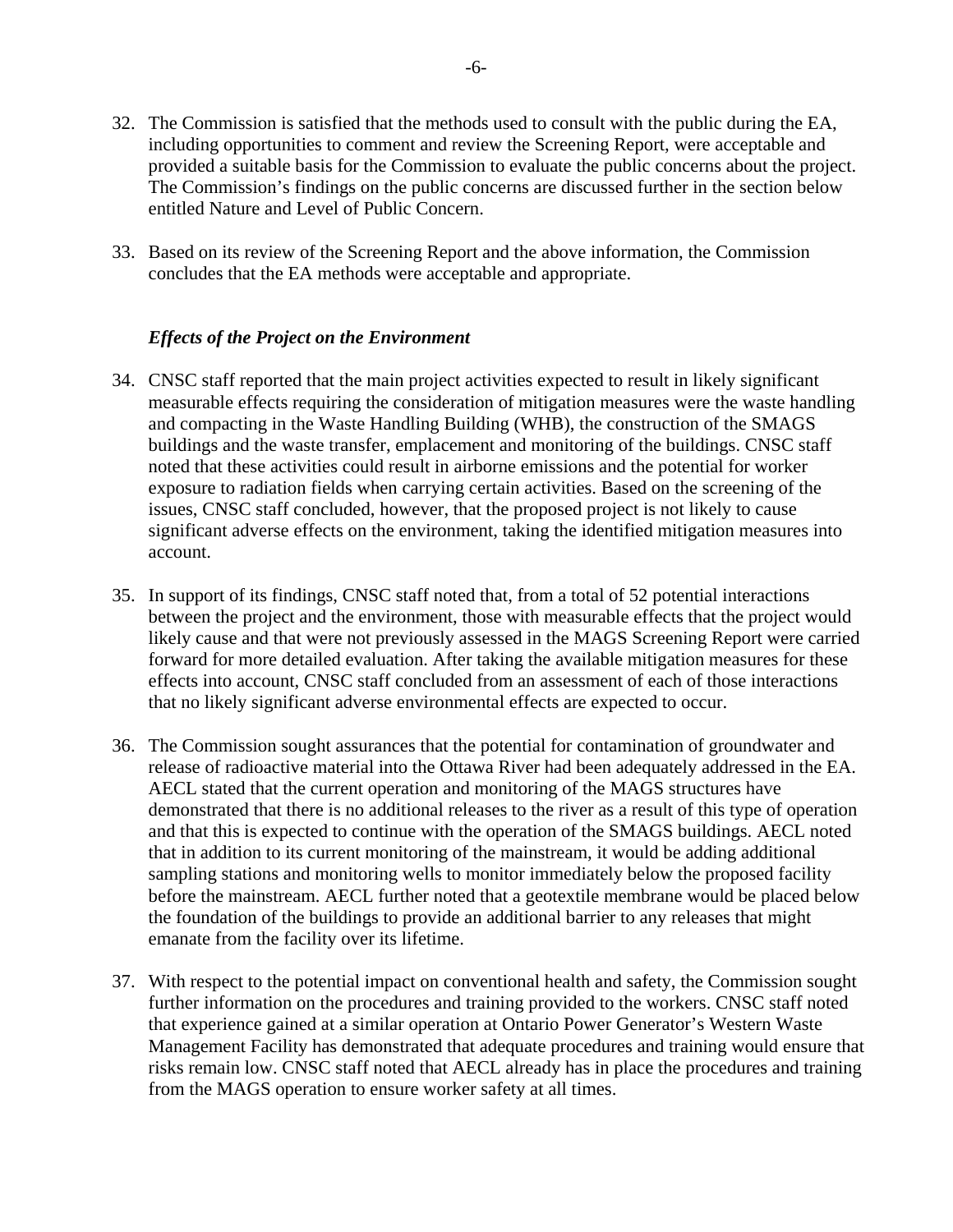- 38. Considering that the proposed buildings would be built very close to each other, the Commission sought further information with respect to the geotechnical studies performed to ensure the adequacy of the site location. AECL stated that geotechnical evaluations were conducted for the Waste Management Area "H" site which confirmed the suitability for buildings of this type.
- 39. Based on its review of the Screening Report and the above-noted information and considerations, the Commission concludes that the proposed project, taking into account the identified mitigation measures, is not likely to cause significant adverse environmental effects.

#### *Effects of the Environment on the Project*

- 40. CNSC staff reported that the EA examined how flooding, external fire, earthquake and extreme winds and tornadoes could adversely affect the project. CNSC staff noted the implementation of measures in the planned design features and operational measures of the project to adequately address any potential effects of the environment on the project. CNSC staff also noted that any clean up after an event would be done in accordance with AECL's Radiation Protection and Occupational Health and Safety requirements and procedures.
- 41. The Commission sought assurances that sufficient measures would be taken to mitigate the impact of a seismic event. AECL noted that the design of the buildings incorporate a substantial concrete foundation which is reinforced and designed to accommodate the loads of these stacked containers in a manner that is consistent with the seismic zoning and requirements of the CRL site.
- 42. Based on the above information, the Commission concludes that the environment is not likely to cause adverse effects on the project.

#### *Effects of Accident and Malfunction Events*

- 43. CNSC staff stated that it had assessed the potential effects of the following accident and malfunction events: burst package, fire and loss of process systems. Taking into account the mitigation measures, CNSC staff stated that the expected consequences of these events were low. CNSC staff noted that additional information would be provided at the licensing stage if the matter so proceeds.
- 44. The Commission sought assurances that a burst package would not expose workers to unacceptable radiological hazards. CNSC staff responded that levels of radioactivity and radiological exposure to workers have been assessed for this type of event and have been found to meet regulatory requirements. AECL noted that the risk to the workers from failure of the packages is low given the very low specific activity of the waste and the adequate protective equipment worn by the workers.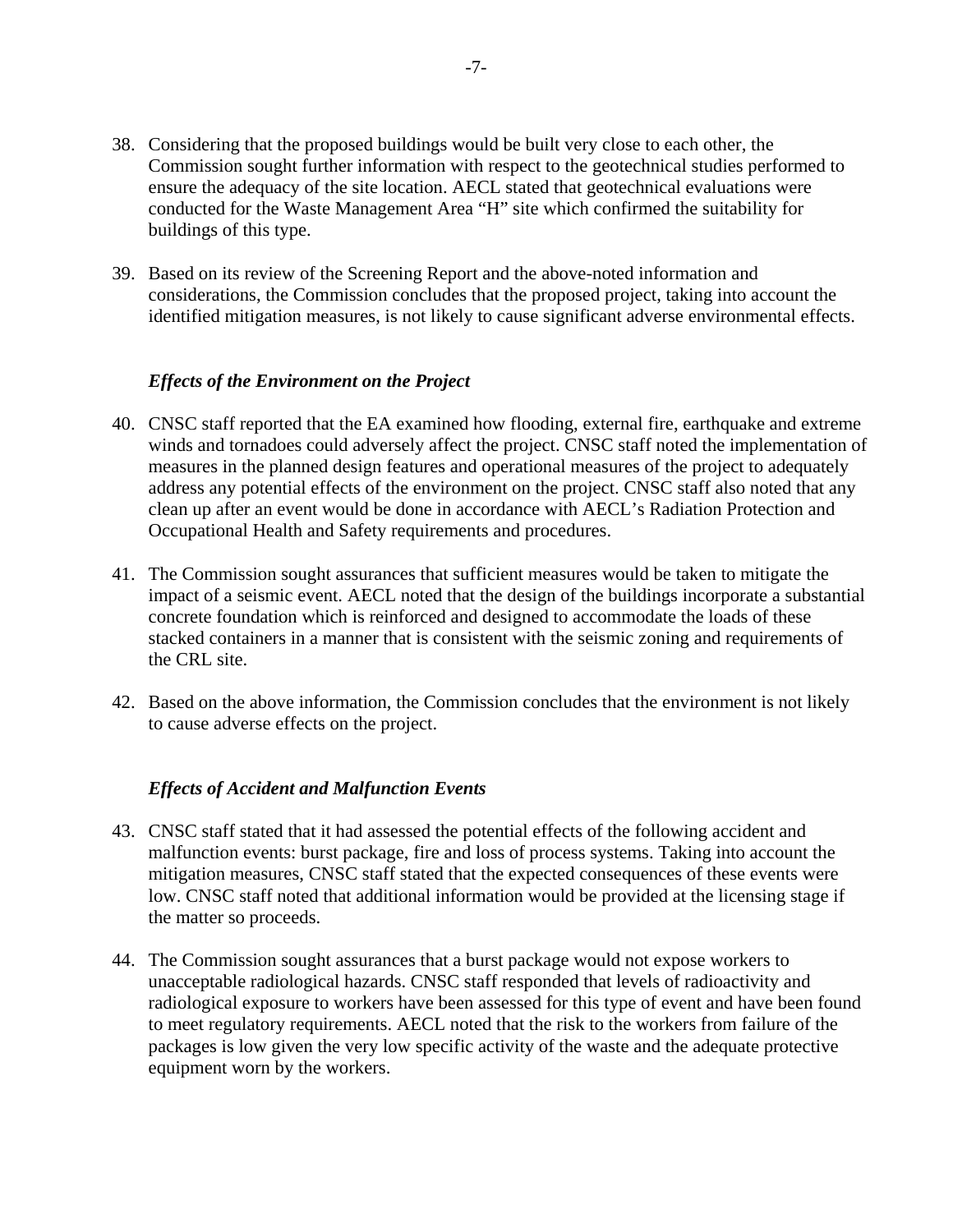- 45. The Commission sought further information with respect to the probability of a fire and the measures in place to mitigate possible consequences. AECL explained that the risks associated with combustion are low, considering that the wastes would be compacted and placed into closed steel containers. CNSC staff stated that if a fire were to occur in a bin itself, it would primarily be localized within that bin and that the risk of spreading was low. CNSC staff noted that AECL has on-site fire capabilities with staff trained in radiation protection to respond quickly to any such incidents.
- 46. Based on the above information and considerations, the Commission concludes that the environment is not likely to cause adverse effects on the project.

#### *Cumulative Effects*

- 47. With respect to the requirement to also examine cumulative effects, CNSC staff stated that SMAGS project will have negligible residual effects on the environment and will not generate solid wastes outside of the normal CRL practice. CNSC staff further stated that worker radiation dose would be managed so that doses would remain well below regulatory limits and As Low As Reasonably Achievable (ALARA). CNSC staff concluded that, with the implementation of identified mitigation measures, no significant adverse cumulative effects would result from normal operations.
- 48. Based on the information received, the Commission concludes that significant adverse cumulative effects are not expected to occur as a result of the project.

#### *Follow-Up Program*

- 49. The CNSC staff noted that the objectives of the Follow-Up Program are to assist in determining if the environmental and cumulative effects of the project are as predicted, to confirm that the mitigation measures are implemented and effective, and to determine if any new mitigation measures may be required. CNSC staff stated that the objectives of the Follow-Up Program for this project would be met through the monitoring activities performed under AECL's Environmental Protection and Radiation Protection Programs at the CRL site. CNSC staff also noted that a regular monitoring program would be implemented for the air emissions from the SMAGS buildings.
- 50. Noting the general information provided by CNSC staff on the Follow-Up Program, the Commission sought assurance that further detail was not necessary at this stage. CNSC staff responded that the details of the Program, including the elements to be monitored would be provided at the licensing stage and normally recommended to be added to the licence as a condition. In response to the Commission's enquiry as to what would be some elements to be monitored, CNSC staff noted that the elements could include soil and terrestrial vegetation sampling and monitoring of emissions from the compactor.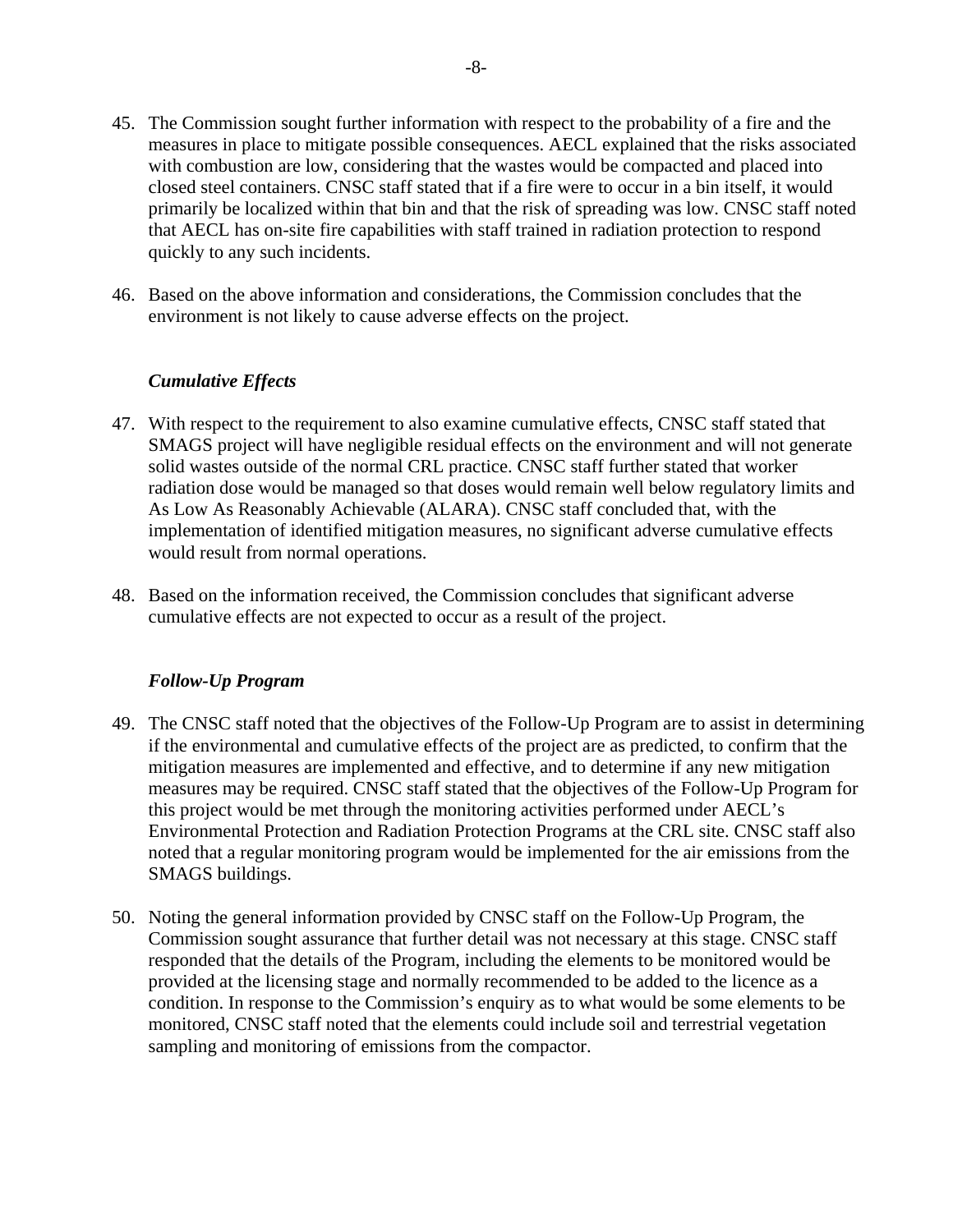51. The Commission is satisfied that the CNSC licensing and compliance program responsible for ensuring the final design and implementation of the Follow-Up Program will be adequate to verify and, if necessary, identify where additional mitigation measures may be required.

#### *Conclusions on the Likelihood and Significance of Adverse Environmental Effects*

- 52. Based on the considerations and reasons noted above, the Commission agrees with CNSC staff's conclusion in the Screening Report that the proposed SMAGS project is not likely to cause significant adverse environmental effects, taking into account the identified mitigation measures.
- 53. The Commission is also satisfied that the likelihood and significance of the effects have been identified with reasonable certainty.

#### **Nature and Level of Public Concern**

- 54. With respect to public concern as a factor in its consideration of whether to refer the project to the federal Minister of the Environment for a review panel or mediator, the Commission first examined whether the public had sufficient opportunity to become informed about the project and the Environmental Assessment, and express their views on it.
- 55. As noted in paragraph 32 above, the Commission is satisfied that AECL and CNSC staff consulted appropriately with the public and other interested stakeholders. The Commission is therefore satisfied that the public had adequate opportunity to become informed about the project and express any concerns.
- 56. CNSC staff reported that comments were received from Health Canada and one member of the public on the draft Screening Report. No concerns were raised that would justify the consideration to refer the project to the federal Minister of the Environment.
- 57. The Commission therefore decides not to refer the project to the Minister of the Environment for referral to a review panel or mediator (i.e., pursuant to paragraph  $20(1)(c)$  of the CEAA).

#### **Conclusion**

- 58. The Commission concludes that the environmental assessment Screening Report attached to CMD 06-H113 is complete and meets all of the applicable requirements of the *Canadian Environmental Assessment Act*.
- 59. The Commission concludes that the project, taking into account the appropriate mitigation measures identified in the Screening Report, is not likely to cause significant adverse environmental effects.